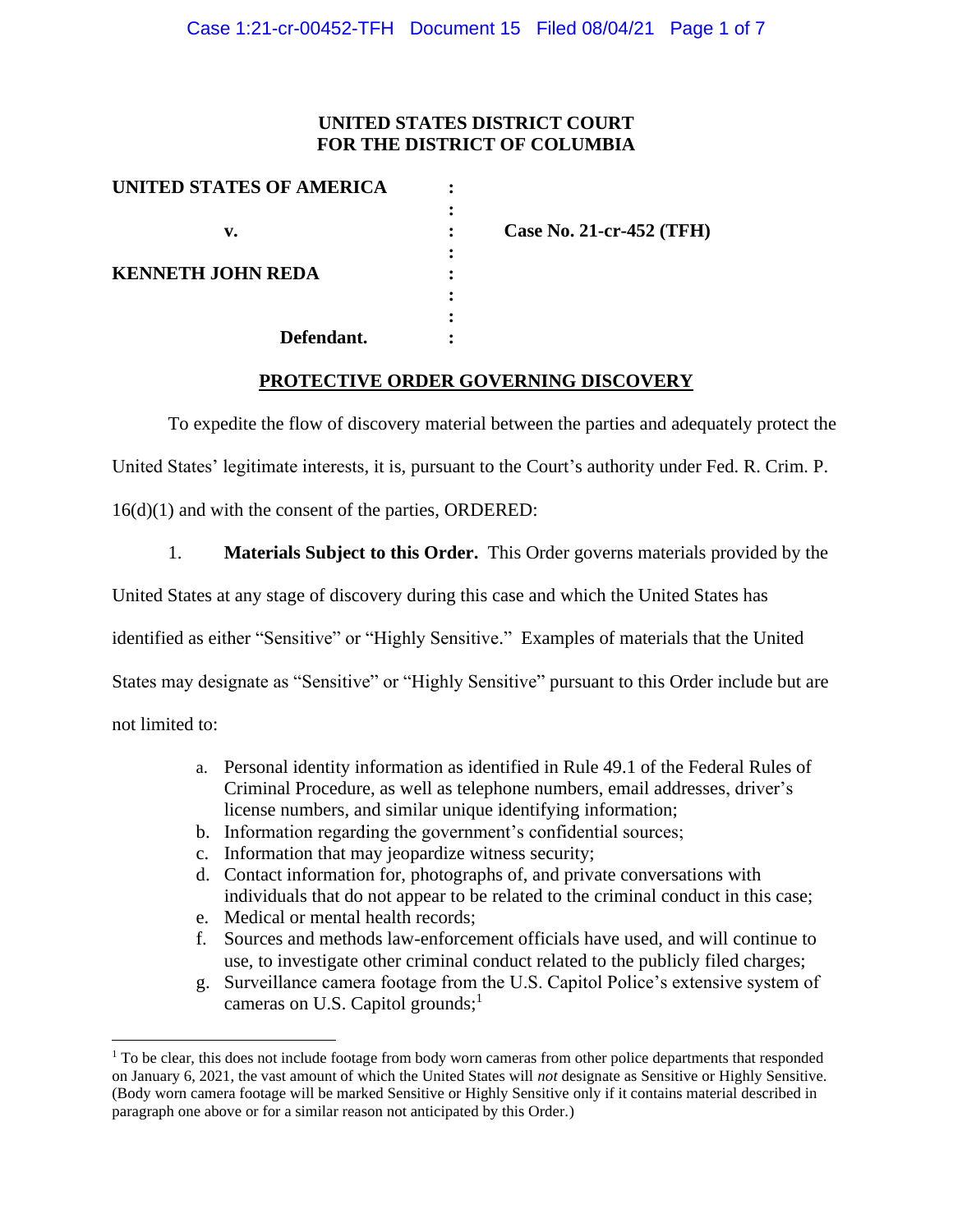- h. Repair estimates from the Architect of the Capitol;
- i. Materials designated as "security information" pursuant 2 U.S.C. §1979; and
- j. Tax returns or tax information.

This Order will not be used to designate materials as Sensitive or Highly Sensitive unless such designation is necessary for one of the reasons stated in this paragraph or for a similar reason not anticipated by this Order. The government agrees to make every effort to provide discovery in a manner that will allow for most discovery to be produced without such designations.

2. **Defendant.** Any reference to "Defendant" herein refers individually to each

defendant identified in the caption above.

3. **Legal Defense Team.** The "legal defense team" includes defense counsel

(defined as counsel of record in this case, including any post-conviction or appellate counsel)

and any attorneys, investigators, paralegals, support staff, and expert witnesses who are advising

or assisting defense counsel in connection with this case.

# 4. **Rules for the Handling of Sensitive and Highly Sensitive Materials.**

- a. **Limitations on Use.** Defendant and the legal defense team may use Sensitive and Highly Sensitive discovery materials solely in connection with the defense of this case and any other case connected to the events at the United States Capitol on January 6, 2021, including any post-conviction or appellate litigation, and for no other purpose, and in connection with no other proceeding, without further order of this Court.
- b. **Limitations on Dissemination.** No Sensitive or Highly Sensitive materials, or the information contained therein, may be disclosed to any persons other than Defendant, the legal defense team, or the person to whom the Sensitive or Highly Sensitive information solely and directly pertains or his/her counsel, without agreement of the United States or prior authorization from the Court.
- c. **Limitations on Reproduction.** Defendant, the legal defense team, and authorized persons shall not copy or reproduce the Sensitive or Highly Sensitive materials except in order to provide copies of the materials for use in connection with this case by Defendant, the legal defense team, the person to whom the Sensitive or Highly Sensitive information solely and directly pertains or his/her counsel, and other persons to whom the Court may authorize disclosure (collectively, "authorized persons").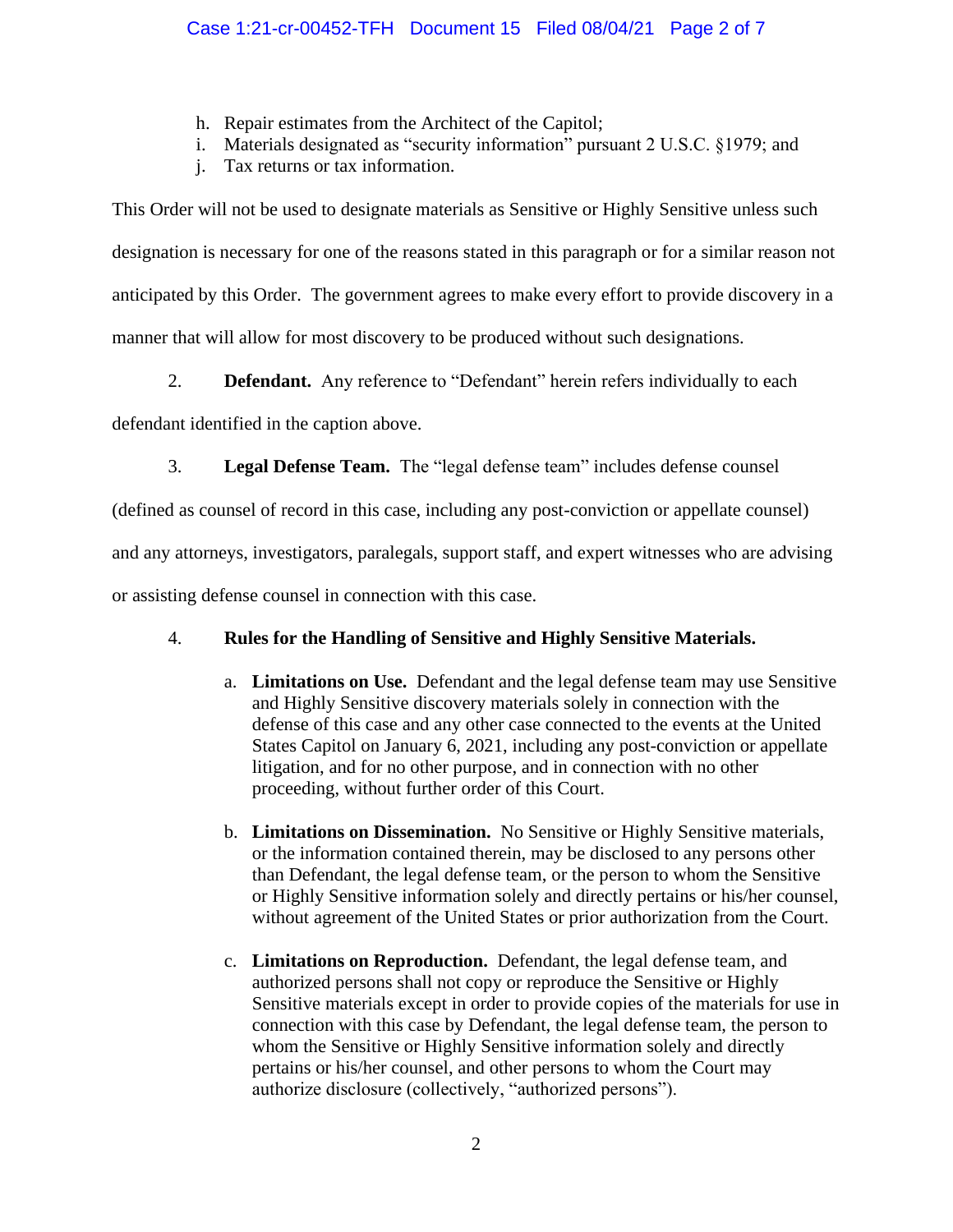If defense counsel provides Defendant access to Sensitive or Highly Sensitive materials, defense counsel must advise Defendant that Defendant may not record any personal identity information as identified in Rule 49.1 of the Federal Rules of Criminal Procedure or any telephone numbers, email addresses, driver's license numbers, and similar unique identifying information. By signing the attached affirmation, Defendant agrees not to do so.

Copies and reproductions, and any notes or records made in relation to the contents of the Sensitive and Highly Sensitive materials, are to be treated in the same manner as the original materials.

- d. **Court Filings.** Absent prior agreement by the parties or permission from the Court, no party shall disclose materials designated as Sensitive or Highly Sensitive in any public filing with the Court. Such materials shall be submitted under seal in accordance with Local Criminal Rule 49(f)(6). The Clerk of Court shall accept for filing under seal any filings made in compliance with that Rule and so marked by the parties pursuant to this Order.
- e. **Court Hearings.** The restrictions in this Order shall not limit either party in the use of the materials in judicial proceedings in this case. The procedures for use of designated Sensitive and Highly Sensitive materials during any hearing or the trial of this matter shall be determined by the parties and the Court in advance of the hearing or trial. No party shall disclose materials designated Sensitive or Highly Sensitive in open court without agreement by the parties that such materials may be disclosed in open court or prior authorization by the Court.

## 5. **Additional Rules for Handling of Sensitive Materials.** The following

additional terms apply to Sensitive materials:

a. **Storage.** Sensitive materials must be maintained in the custody and control of Defendant, the legal defense team, and authorized persons. This restriction shall not apply to the person to whom the Sensitive information solely and directly pertains or his/her attorney.

## 6. **Additional Rules for Handling of Highly Sensitive Materials.** The following

additional rules apply to Highly Sensitive materials:

a. **Additional Limitations on Dissemination.** Defense counsel may not provide a copy of Highly Sensitive materials to Defendant or permit Defendant to view such materials unsupervised by defense counsel or an attorney, investigator, paralegal, or support staff person employed by defense counsel.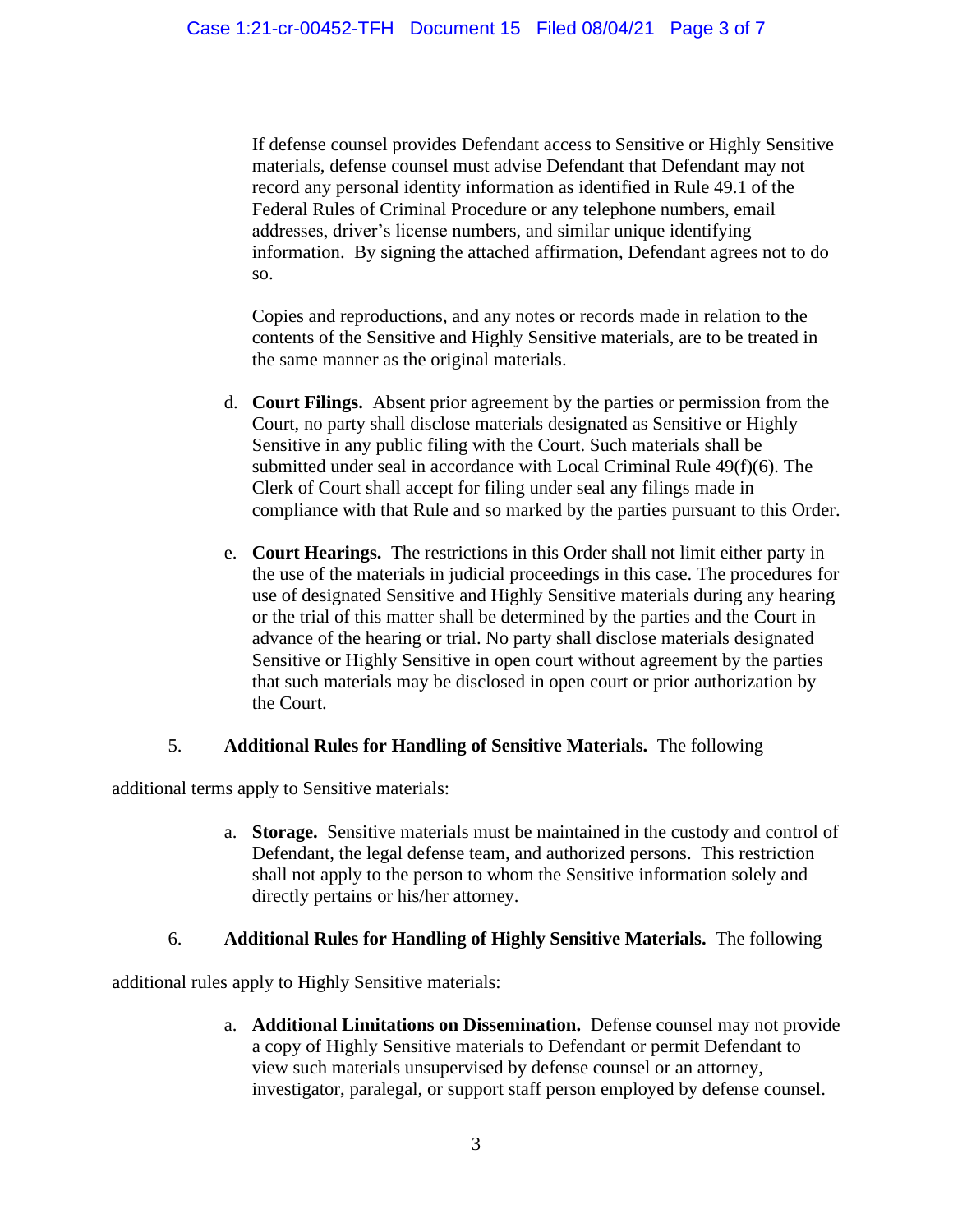The parties agree that defense counsel or an attorney, investigator, paralegal, or support staff person employed by defense counsel, may supervise Defendant by allowing access to Highly Sensitive materials through a cloudbased delivery system that permits Defendant to view the materials but does not permit Defendant the ability to download; provided that, prior to doing so, defense counsel first provides notice to the United States and allow the United States to file an objection with the Court if no agreement is reached.

- b. **Additional Limitations on Reproduction.** Counsel agrees that prior to showing materials to Defendant designated as Highly Sensitive, counsel or an attorney, investigator, paralegal, or support staff person employed by defense counsel will read Defendant the relevant parts of this Order, and remind Defendant of the consequences of violating the Order. If Defendant takes notes regarding Highly Sensitive materials, counsel or an attorney, investigator, paralegal, or support staff person employed by defense counsel must take reasonable steps to determine whether Defendant has copied any personal identity information as identified in Rule 49.1 of the Federal Rules of Criminal Procedure or any telephone numbers, email addresses, driver's license numbers, and similar unique identifying information.
- c. **Storage.** Highly Sensitive materials must be maintained in the custody and control of the legal defense team and authorized persons. This restriction shall not apply to the person to whom the Highly Sensitive information solely and directly pertains or his/her attorney.

7. **Viewing by Incarcerated Defendants.** If Defendant is in the custody of the

United States Marshals Service, defense counsel is authorized to provide a copy of discovery materials to the appropriate point of contact so that the defendant can view the discovery materials, subject to the terms of this Order.

8. **Disputes.** The parties shall make a good faith effort to resolve any dispute about a sensitivity designation before requesting the Court's intervention. The United States may agree to remove or reduce a sensitivity designation without further order of this Court. Whenever the redaction of specified information will resolve the basis for which a sensitivity designation was applied, the United States will agree to redaction, and such redaction will render the materials no longer subject to this Order. Any agreement to reduce or remove a sensitivity designation or to redact specific information shall be memorialized in writing.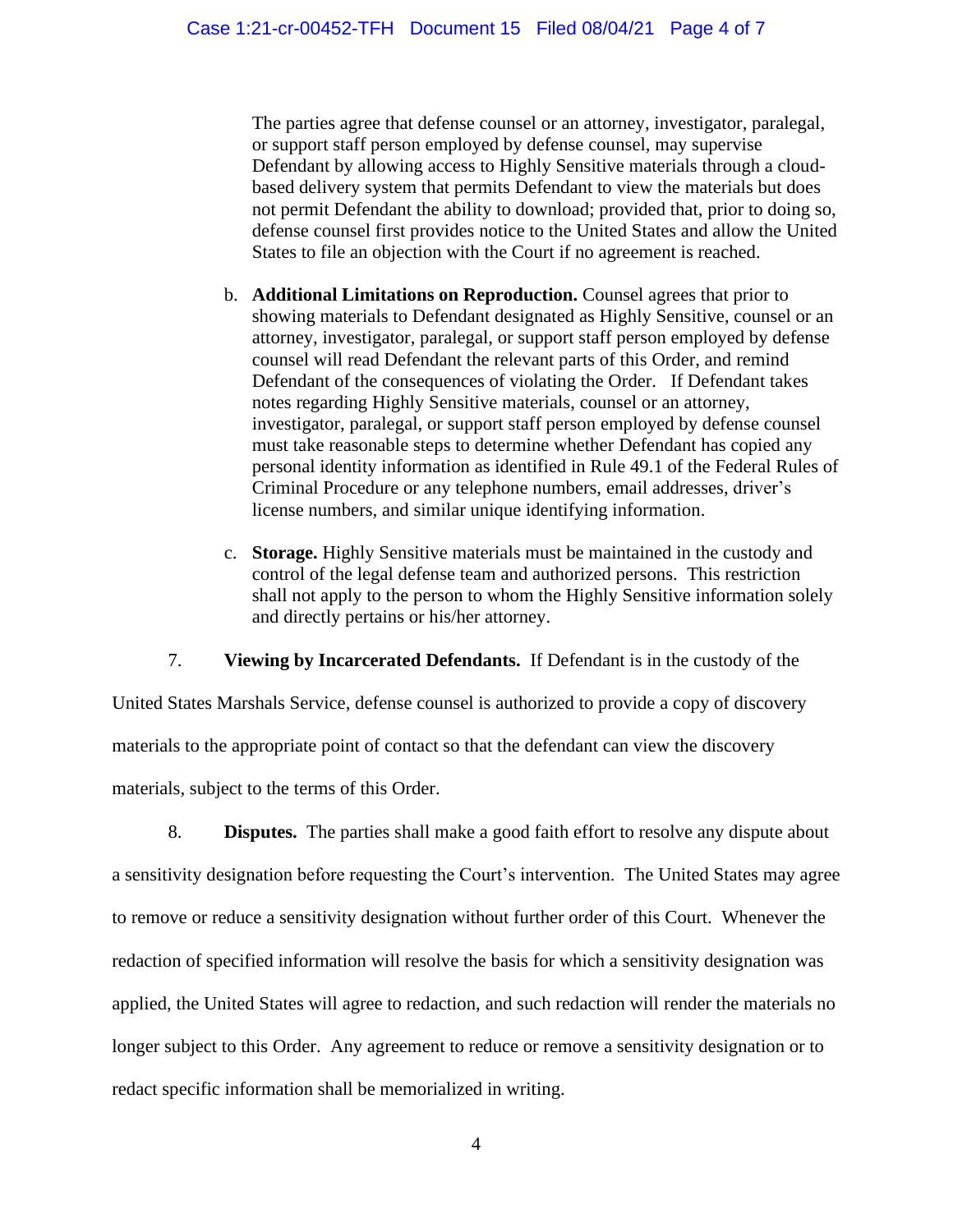#### Case 1:21-cr-00452-TFH Document 15 Filed 08/04/21 Page 5 of 7

9. **Modification Permitted.** Nothing in this Order shall prevent any party from seeking modification of this Order nor prevent the defense from contesting a sensitivity designation. The parties agree that the burden of demonstrating the need for a protective order remains with the government at all times.

10. **Failure not Waiver.** The failure by the United States to designate any materials as Sensitive or Highly Sensitive upon disclosure shall not constitute a waiver of the United States' ability to later designate the materials as Sensitive or Highly Sensitive but the government must separately identify and memorialize the changed status of those materials in writing.

11. **Automatic Exclusions from this Order.** This Order does not apply to materials that:

- a. Are, or later become, part of the public court record, including materials that have been received in evidence in this or other public trials or hearings;
- b. Were derived directly from Defendant or that pertain solely to Defendant. Examples of such materials include Defendant's own financial records, telephone records, digital device downloads, social media records, electronic communications, arrest records, and statements to law enforcement; 2 and
- c. Materials that the defense obtains by means other than discovery.
- 12. **Government's Discovery Obligations.** Nothing in this Order modifies the

United States' obligations at any stage of discovery in this case pursuant to Federal Rules of

Criminal Procedure 16 and 26.2, Local Criminal Rule 5.1, 18 U.S.C. § 3500 (the Jencks Act),

and the government's general obligation to produce exculpatory and impeachment information in

criminal cases.

 $2$  Discoverable materials that were derived directly from Defendant or that pertain solely to Defendant are exempt from this Order regardless of whether the United States has designated any such materials as "Sensitive" or "Highly Sensitive" because the same materials are being provided or made available to co-defendants or other persons charged in connection with the events at the United States Capitol on January 6, 2021.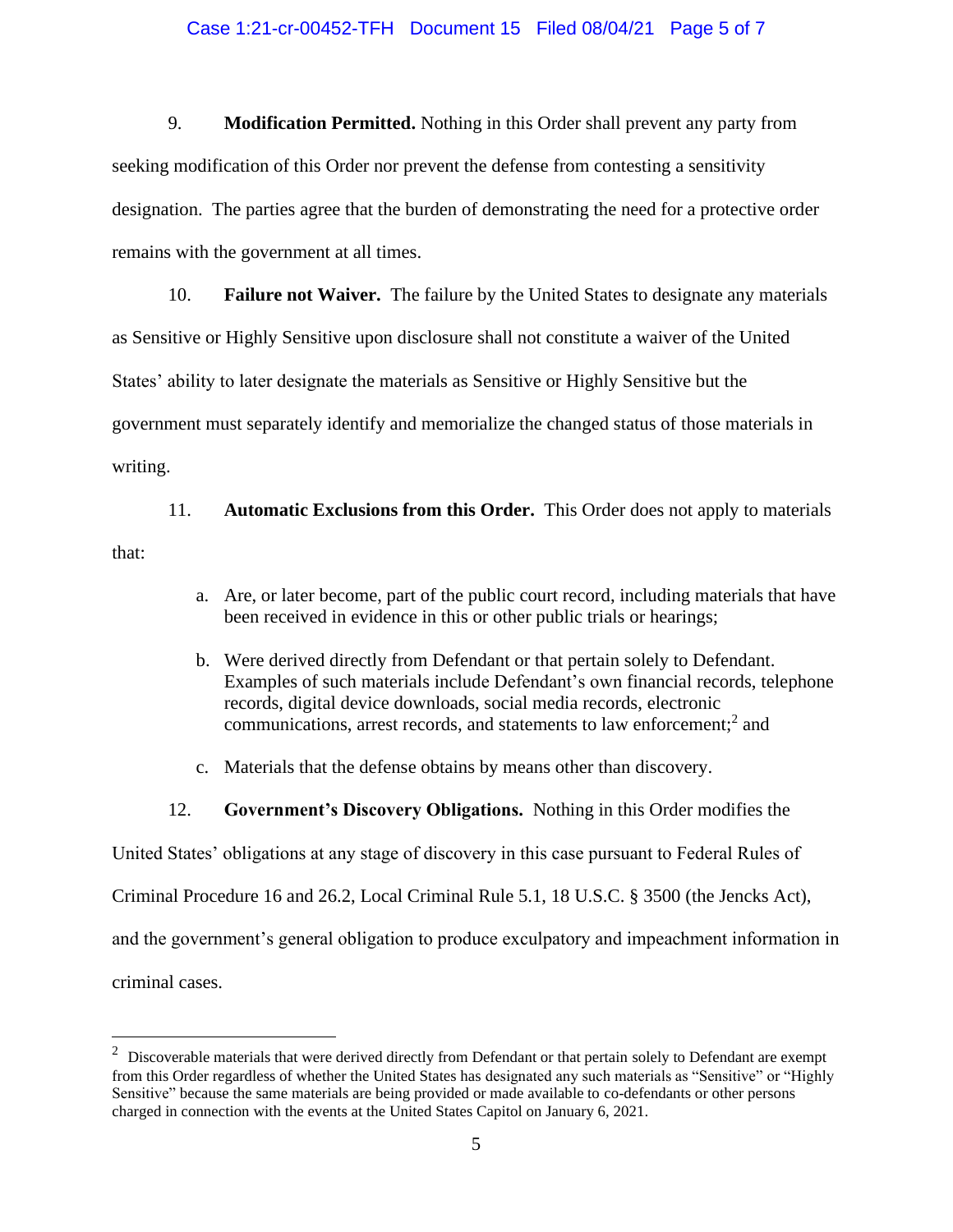#### Case 1:21-cr-00452-TFH Document 15 Filed 08/04/21 Page 6 of 7

 $13.$ Defense Counsel's Obligations. Defense counsel must provide a copy of this Order to, and review the terms of this Order with, members of the legal defense team, Defendant, and any other person, before providing them access to Sensitive or Highly Sensitive materials. Defense counsel must obtain a fully executed copy of Attachment A before providing Defendant access to Sensitive or Highly Sensitive materials, and must file a copy with the Court within one week of execution.

No Ruling on Discoverability or Admissibility. This Order does not constitute 14. a ruling on the question of whether any particular material is properly discoverable or admissible and does not constitute any ruling on any potential objection to the discoverability or admissibility of any material.

**Duration.** The terms of this Order shall remain in effect after the conclusion of 15. this case and the parties shall be bound by it unless otherwise ordered by the Court.

**SO ORDERED** this  $4$  day of August , 2021.

Thomas 7. Togan

HONORABLE THOMAS F. HOGAN **United States District Judge**